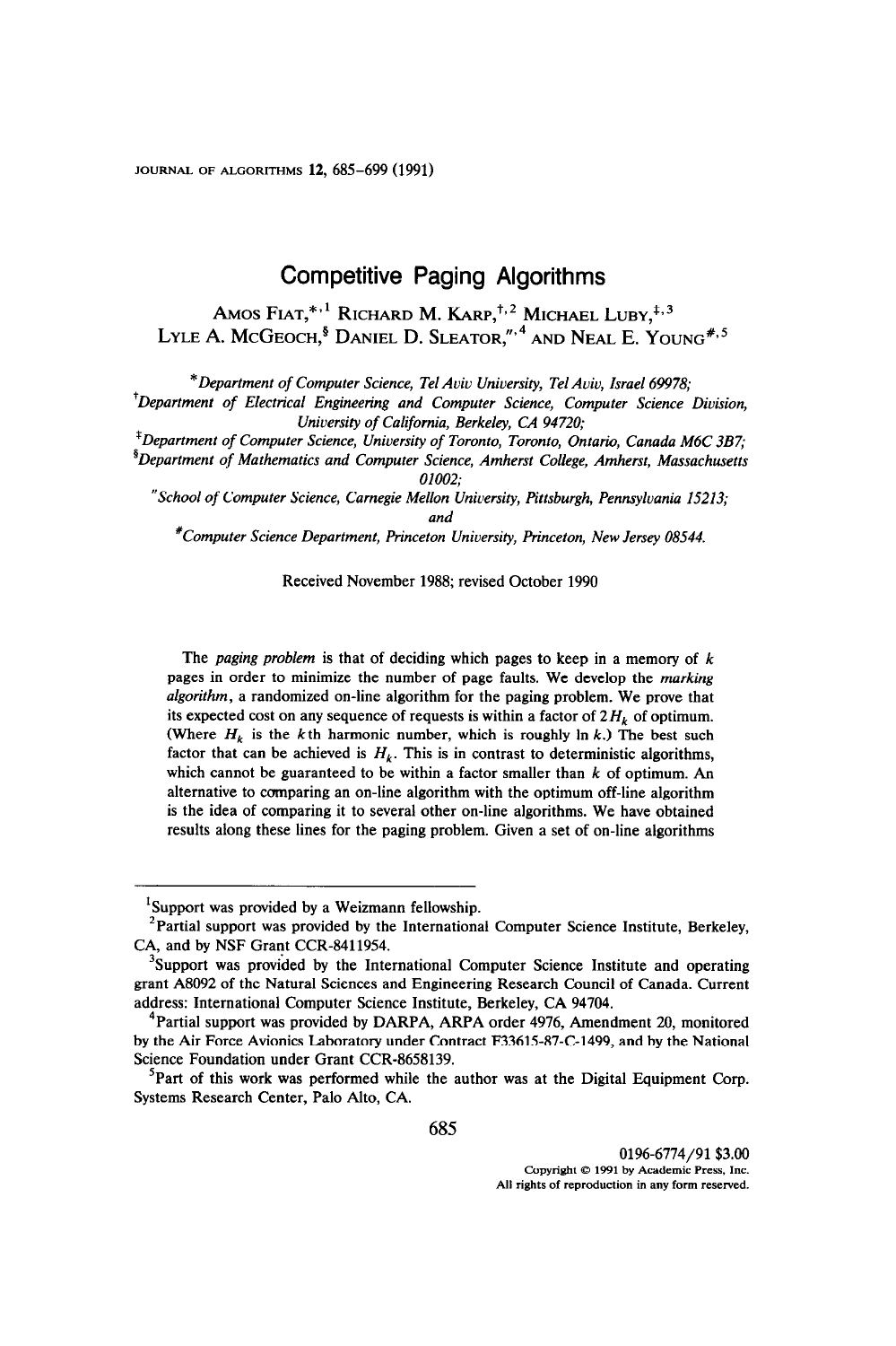and a set of appropriate constants, we describe a way of constructing another on-line algorithm whose performance is within the appropriate constant factor of each algorithm in the set.  $© 1991$  Academic Press, Inc.

### 1. INTRODUCTION

Consider a memory system with  $k$  pages of fast memory (a cache) and  $n - k$  pages of slow memory. A sequence of requests to pages is to be satisfied, and in order to satisfy a request to a page that page must be in fast memory. If a requested page is not in fast memory a *page fault* occurs. In this case the requested page must be moved into fast memory, and (usually) a page must be moved from fast memory to slow memory to make room for the requested page. The *paging problem* is that of deciding which page to eject from fast memory. The cost to be minimized is the number of page faults.

A paging algorithm is said to be *on-line* if its decision of which page to eject from fast memory is made without knowledge of future requests. Sleator and Tarjan [15] analyzed on-line paging algorithms by comparing their performance on any sequence of requests to that of the optimum off-line algorithm (that is, one that has knowledge of the entire sequence of requests in advance). They showed that two strategies for paging (ejecting the least recently used page, or LRU, and first-in-first-out, or FIFO) could be worse than the optimum off-line algorithm by a factor of  $k$ , but not more, and that no on-line algorithm could achieve a factor less than  $k$ .

Karlin *et al.* [9] introduced the term *competitive* to describe an on-line algorithm whose cost is within a constant factor (independent of the request sequence) of the optimum off-line algorithm, and they used the term strongly competitive to describe an algorithm whose cost is within the smallest possible constant factor of optimum. These authors proposed another paging strategy, flush-when-full or FWF, and showed that it is also strongly k-competitive.

Manasse et al. [10] extended the definition of competitiveness to include randomized on-line algorithms (on-line algorithms which are allowed to use randomness in deciding what to do). Let  $A$  be a randomized on-line algorithm, let  $\sigma$  be a sequence of requests, and let  $\overline{C_A}(\sigma)$  be the cost of algorithm  $A$  on sequence  $\sigma$  averaged over all the random choices that  $A$ makes while processing  $\sigma$ . Let  $C_R(\sigma)$  be the cost of deterministic algorithm B on sequence  $\sigma$ . Algorithm A is said to be *c*-competitive if there is a constant a such that for every request sequence  $\sigma$  and every algorithm  $B:$ 

$$
\overline{C_A}(\sigma) \leq c \cdot C_B(\sigma) + a.
$$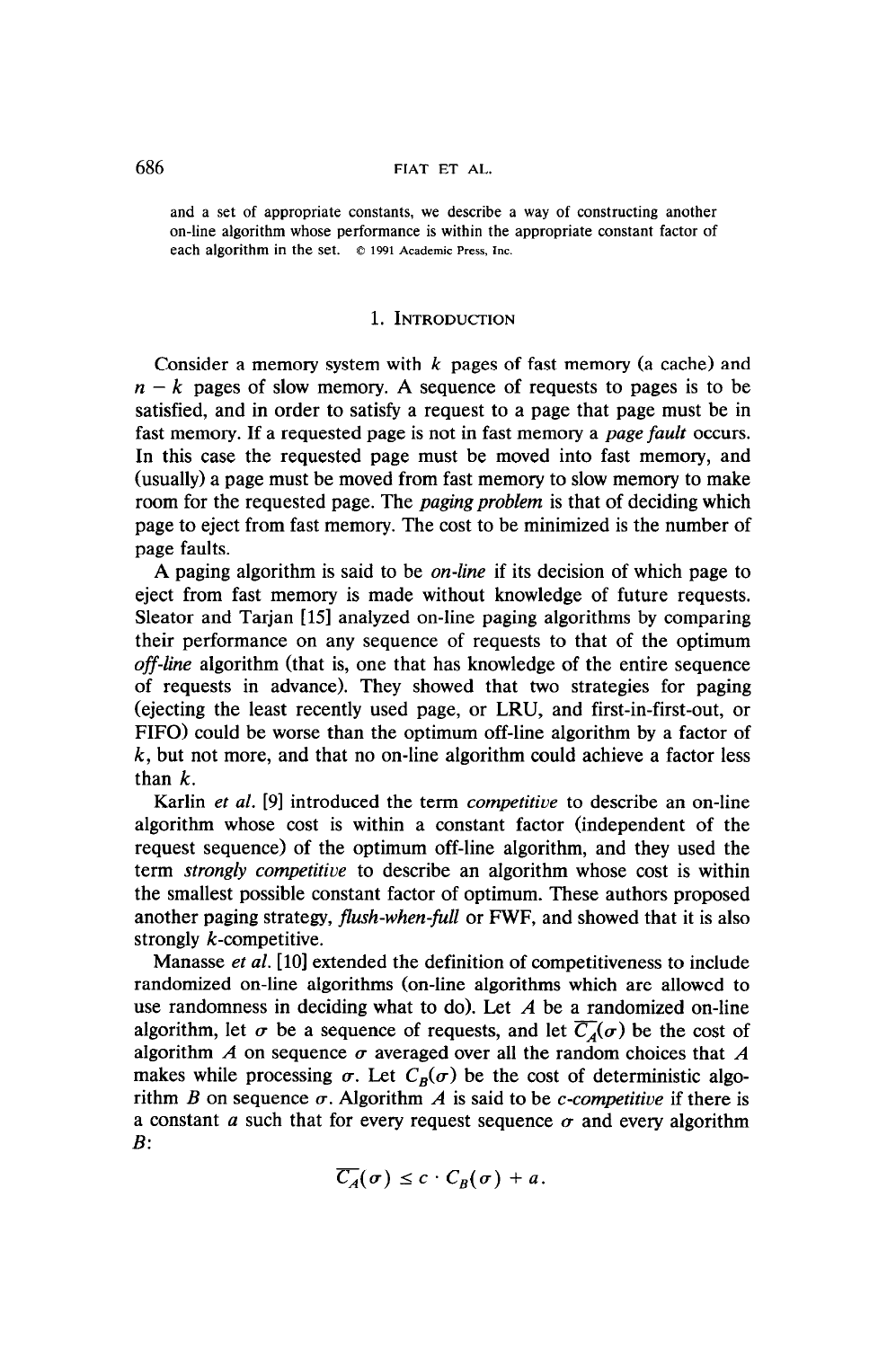The constant  $c$  is known as the *competitive factor*. This definition has the desirable feature of ensuring that  $A$ 's average performance on every individual sequence is close to that of the optimum off-line algorithm.

In this paper we consider randomized algorithms for the paging problem from the competitive point of view. We describe a randomized algorithm, called the *marking algorithm*, and show that it is  $2H_k$ -competitive. (Here H, denotes that kth harmonic number:  $H = 1 + \frac{1}{2} + \frac{1}{2}$  $\frac{1}{2} + \cdots + 1/k$ . This function is closely approximated by the natural logarithms:  $\ln(k + 1) \le H_k \le \ln(k) + 1$ . We also show that no randomized paging algorithm can have a competitive factor less than  $H_k$ .

The marking algorithm is strongly competitive (its competitive factor is  $H_k$ ) if  $k = n - 1$ , but it is not strongly competitive if  $k < n - 1$ . We describe another algorithm, EATR, which is strongly competitive for the case  $k = 2$ .

Borodin, Linial, and Saks [3] gave the first specific problem in which the competitive factor is reduced if the on-line algorithm is allowed to use randomness. The problem they analyzed is the *uniform task system*. They presented a randomized algorithm for uniform task systems whose competitive factor is  $2H_n$ , where n is the number of states in the task system, and proved that for this problem the competitive factor of any randomized algorithm is at least  $H_n$ . The marking algorithm is an adaptation of the randomized algorithm of Borodin *et al.* It was discovered by three groups working independently. These three groups collaborated in the writing of this paper.

The standard definition of competitiveness requires that the on-line algorithm be within a constant factor of any other algorithm, even an off-line one. In the case of deterministic paging algorithms this constraint is so severe that the best possible constant required is rather large. An alternative approach is to require that the on-line algorithm be efficient compared to several other on-line algorithms simultaneously. Given deterministic on-line algorithms for the paging problem  $B(1), B(2), \ldots, B(m)$ , and constants  $c(1), c(2), \ldots, c(m)$ , we show how to construct a new on-line algorithm whose performance is within a factor of  $c(i)$  of  $B(i)$  for all  $1 \le i \le m$ , under the condition that  $1/c(1) + \cdots + 1/c(m) \le 1$ . For ex $a \ge b \ge m$ , under the condition that  $1/c(1)$ ample, we can construct an algorithm whose performance is within a factor of two of the performance of both the LRU algorithm and the FIFO algorithm. We also show how this construction can be applied to randomized algorithms.  $T_{\text{1}}$  as  $T_{\text{2}}$  defines server problems server problems server problems (as  $T_{\text{2}}$  defines server problems (as  $T_{\text{2}}$  defined as  $T_{\text{2}}$  defined as  $T_{\text{2}}$  defined as  $T_{\text{2}}$  defined as  $T_{\text{2}}$  define

This paper is organized as follows, section 2 defines server problems generalized form of the paging problem) and introduces the terminology we shall use for the paging problem. Section 3 discusses the marking algorithm, Section 4 describes algorithm EATR, Section 5 proves the  $H_k$  lower bound on the competitive factor, and Section 6 contains our results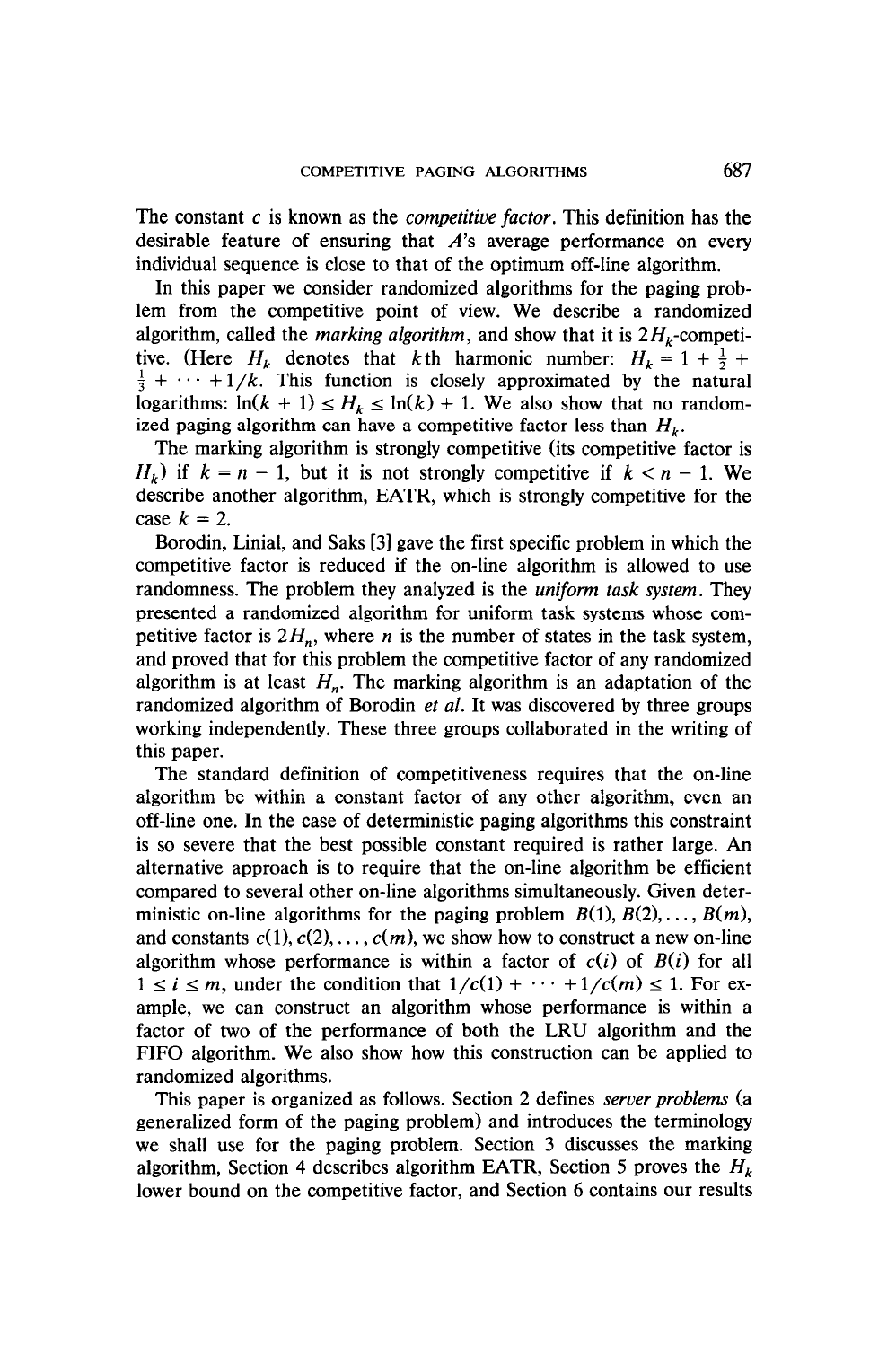about combining algorithms. Recent extensions to this work are described in Section 7, along with several open problems.

# 2. SERVER PROBLEMS

To put our work on paging in context it is useful to point out the connection between the paging problem and the  $k$ -server problem. Let  $G$ be an *n*-vertex graph with positive edge lengths obeying the triangle inequality, and let  $k$  mobile servers occupy vertices of  $G$ . Given a sequence of requests, each of which specifies a vertex that requires service, the  $k$ -server problem is to decide how to move the servers in response to each request. If a requested vertex is unoccupied, then some server must be moved there. The requests must be satisfied in the order of their occurrence in the request sequence. The cost of handling a sequence of requests is equal to the total distance moved by the servers.

Server problems were introduced by Manasse, McGeoch, and Sleator [10, 11]. They showed that no deterministic algorithm for the  $k$ -server problem can be better than  $k$ -competitive, they gave  $k$ -competitive algorithms for the case when  $k = 2$  and  $k = n - 1$ , and they conjectured that there exists a  $k$ -competitive  $k$ -server algorithm for any graph. This conjecture holds when the graph is uniform [15], a weighted cache system (where the cost of moving to a vertex from anywhere is the same)  $[4]$ , a line  $[4]$ , or a tree [5]. Fiat et al. [7] showed that there is an algorithm for the k-server problem with a competitive factor that depends only on  $k$ . There has also been work on memoryless randomized algorithms for server problems [l, 6, 141. These algorithms keep no information between requests except the server locations. The randomized algorithm of Coppersmith et al. [6] is k-competitive for a large class of graphs.

In the *uniform k-server problem* the cost of moving a server from any vertex to any other is one. The paging problem is isomorphic to the uniform *k*-server problem. The correspondence between the two problems is as follows: the pages of address space correspond to the  $n$  vertices of the graph, and the pages in fast memory correspond to those vertices occupied by servers. In the remainder of this paper we shall use the terminology of the uniform k-server problem.

# 3. THE MARKING ALGORITHM

The marking algorithm is a randomized algorithm for the uniform k-server problem on a graph with  $n$  vertices. The algorithm works as follows: The servers are initially on vertices  $1, 2, 3, \ldots, k$ . The algorithm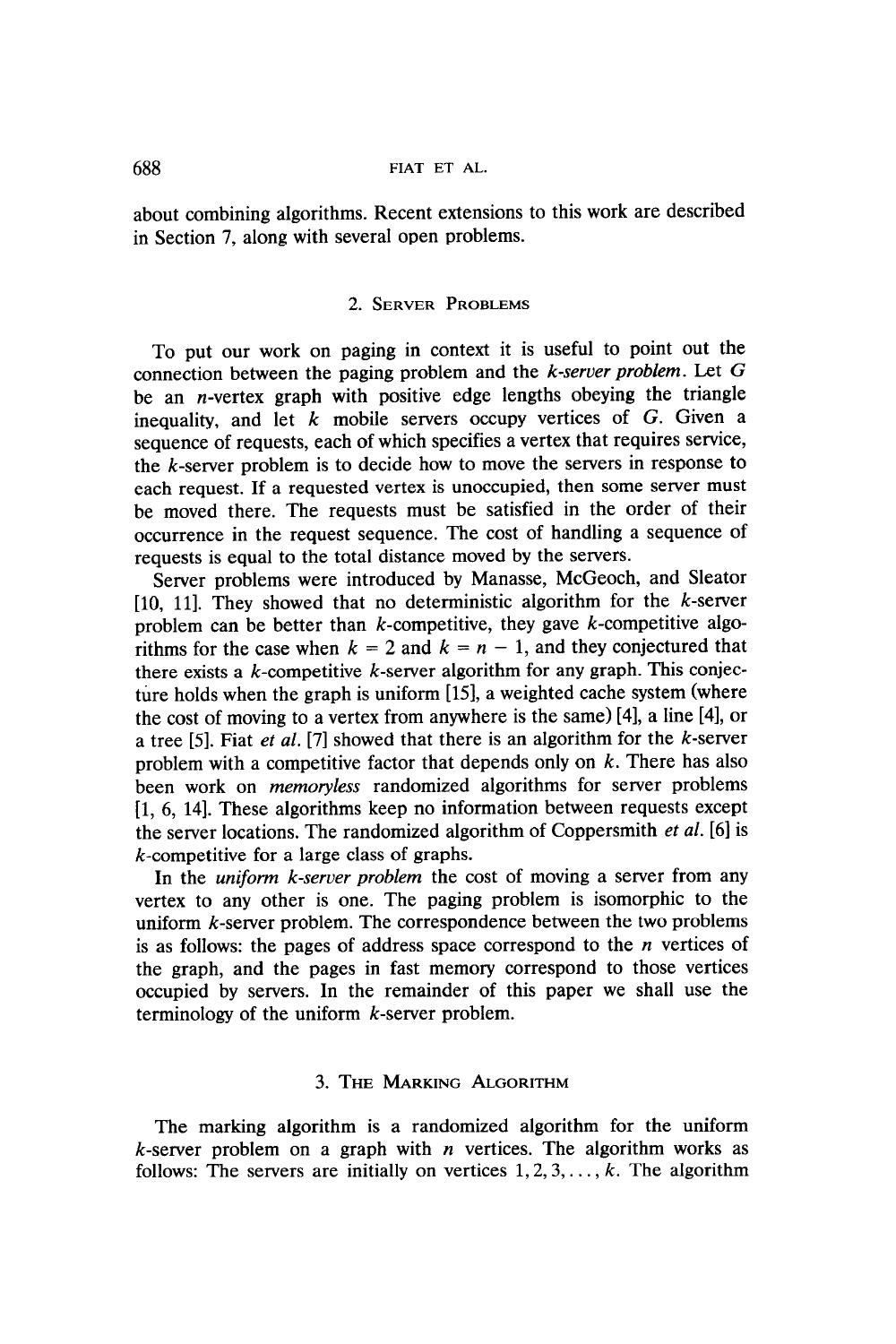maintains a set of marked vertices. Initially the marked vertices are exactly those that are covered by servers. After each request, the marks are updated, then a server is moved if necessary, as follows:

Marking. Each time a vertex is requested, that vertex is marked. The moment  $k + 1$  vertices are marked, all the marks except the one on the most recently requested vertex are erased.

Serving. If the requested vertex is already covered by a server, then no servers move. If the requested vertex is not covered, then a server is chosen uniformly at random from among the unmarked vertices, and this server is moved to cover the requested vertex.

This algorithm can be interpreted as a randomized form of LRU as follows. Rather than maintaining one queue of servers, the algorithm maintains two of them. When a server is needed it is taken from the front of one of the queues and placed at the end of the other. When the queue from which servers are taken is empty it is replaced by the other queue, but not before the order of the elements in the queue is shuffled by a random permutation.

THEOREM 1. The marking algorithm is a  $2H_k$ -competitive algorithm for the uniform k-server problem on n vertices.

*Proof.* Let  $\sigma = \sigma(1), \sigma(2), \ldots$  be a sequence of requests. The marking algorithm (denoted M) implicitly divides  $\sigma$  (excluding some requests at the beginning) into *phases*. The first phase begins with  $\sigma(i)$ , where i is the smallest integer such that  $\sigma(i) \notin \{1, 2, ..., k\}$ . In general the phase starting with  $\sigma(i)$  ends with  $\sigma(j)$ , where j is the smallest integer such that the set  $\{\sigma(i), \sigma(i + 1), \ldots, \sigma(j + 1)\}\$ is of cardinality  $k + 1$ .

At the start of every phase, the marked vertices are precisely the ones occupied by  $M$ 's servers. The first request of every phase is to an unmarked vertex. A vertex is called clean if it was not requested in the previous phase and has not yet been requested in this phase. A vertex is called *stale* if it was requested in the previous phase but has not yet been requested in this phase.

Our proof is organized as follows. We let an adversary choose any algorithm  $A$ . We then evaluate the cost incurred by  $A$  during a phase, evaluate the cost incurred by  $M$  during the same phase, and compare these two quantities. These costs depend on  $l$ , the number of requests to clean vertices during the phase.

Without loss of generality, we shall assume that the algorithm  $\vec{A}$  chosen by the adversary is *lazy*. A lazy algorithm is one which does not move any server in response to a request to a covered vertex and moves exactly one server in response to a request to an uncovered vertex. Manasse et al.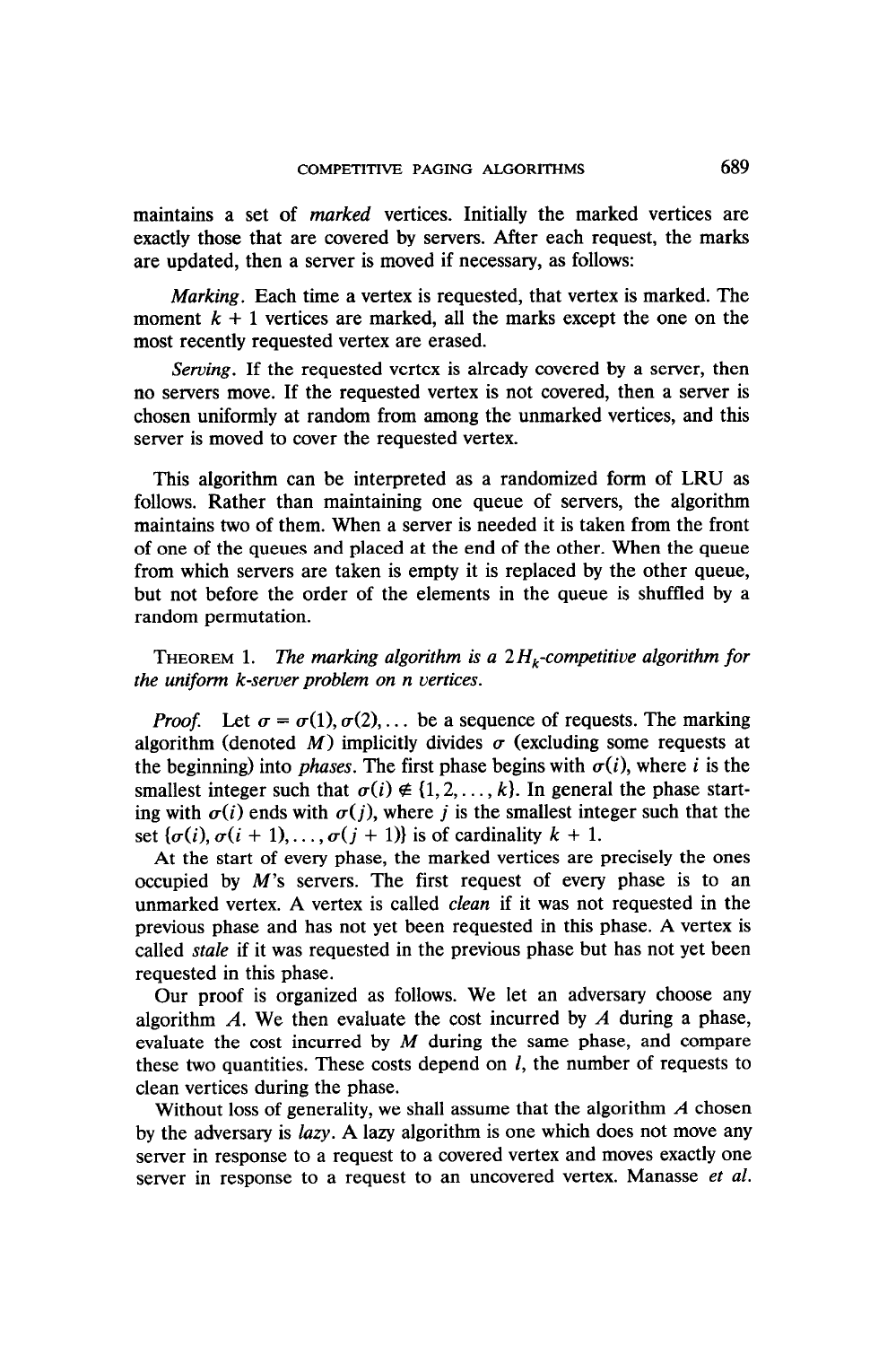[10, 11] showed that for any given algorithm, there is always a lazy one that incurs no more cost. Thus our assumption does not limit the generality of our result.

We shall first argue that the amortized cost incurred by  $A$  over the phase is at least  $l/2$ . Let d be the number of A's servers that do not coincide with any of  $M$ 's servers at the beginning of the phase. Let  $d'$  be this quantity at the end of the phase. Let  $C_A$  be the cost incurred by A in the phase. We claim  $C_A \geq l - d$ , because among the l requests to clean vertices at most d of these will be for vertices that A already covers.

A second bound on  $C_A$  is obtained by considering S, the set of marked vertices at the end of the phase. The vertices of S are those that are covered by  $M$  at the end of the phase, so at the end of the phase  $d'$ servers of  $\vec{A}$  are not in S. During this phase exactly the vertices of S were requested, so since  $A$  is lazy, we know that at least  $d'$  of  $A$ 's servers were outside of S during the entire phase. The remaining  $k - d'$  servers had to cover requests at each of the  $k$  vertices of  $S$ , implying that  $A$ 's cost is at least d'. This is,  $C_A \ge d'$ .

Combining the inequalities from the preceding paragraphs we obtain

$$
C_A \ge \max(l-d, d') \ge \frac{1}{2}(l-d+d').
$$

When this is summed over all phases, the  $d$  and  $d'$  terms telescope, so we can assume for the purposes of this analysis that the cost of a phase is just  $l/2$ .

We shall now bound the expected cost incurred by M during the phase. There are *l* requests to clean vertices and each of these costs one. There are  $k - l$  requests to stale vertices; the expected cost of each of these requests is just the probability that there is no server there. This probability varies as a function of the current number of stale vertices, S, and the number of clean vertices requested in the phase so far, c. The expected cost of the request is  $c/s$  because there are c unserved vertices distributed uniformly among s stale vertices.

During the phase, the sequence will make  $l$  requests to clean vertices and  $k - l$  requests to stale vertices. The sequence with the highest expected cost for  $M$  is the one which first requests all the clean vertices (increasing  $c$ ), before requesting any stale vertices. The expected cost of the requests to stale vertices is thus bounded by

$$
\frac{l}{k} + \frac{l}{k-1} + \frac{l}{k-2} + \dots + \frac{l}{l+1} = l(H_k - H_l).
$$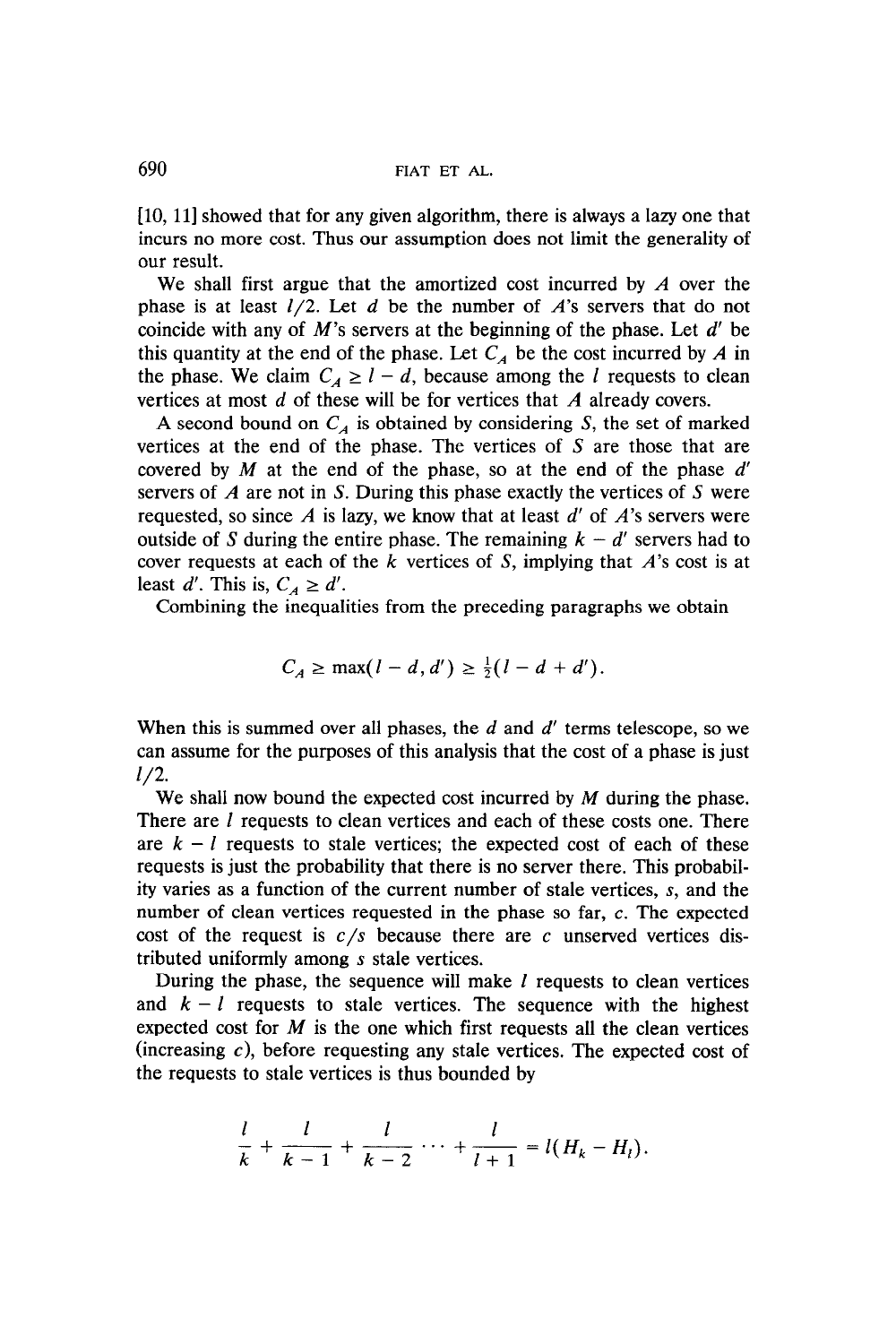The total expected cost to  $M$  for the phase is therefore at most

$$
l(H_k - H_l + 1) \leq lH_k
$$

Since the cost incurred by A during the phase is (amortized)  $l/2$ , this proves that the marking algorithm is  $2H_k$ -competitive.  $\Box$ 

In the special case of  $n - 1$  servers, we can obtain a tighter bound.

THEOREM 2. The marking algorithm is a  $H_{n-1}$ -competitive algorithm for the uniform  $(n - 1)$ -server problem on n vertices.

Proof. The above proof can be modified slightly to give this theorem. In the  $(n - 1)$ -server problem, every phase has  $l = 1$ . In this case we can show that the amortized cost of  $\vec{A}$  is at least  $\vec{l}$  per phase.

As above, let  $d$  be the number of  $A$ 's servers that do not coincide with any of  $M$ 's servers at the beginning of the phase and  $d'$  be this quantity at the end of the phase. The first request of the phase is to a clean vertex, and its cost to A is at least  $1 - d$ . Among the  $n - 2$  other vertices requested in this phase, at least  $d'$  cause  $A$  to incur a cost of one. Thus the cost to A is at least  $1 - d + d'$ . This shows that the amortized cost to A of a phase is at least 1. Combining this with the preceding analysis of  $M$ finishes the proof.  $\Box$ 

Why is it that if  $l = 1$  we can show that the cost to A is at least  $1 - d + d'$ , but when  $1 > 1$  we can only show that the cost is at least  $(1 - d + d')/2$ ? The distinction is due to a difference in the structure of the requests in a phase. The tighter bound actually holds whenever the phase has the following structure: after the last request to a clean vertex, all of the other  $k - 1$  vertices used during the phase are requested. In this case A incurs a cost of  $l - d$  for the clean vertices, then an additional cost of d' for the subsequent requests to the other  $k - 1$  vertices. This pattern holds for the case  $l = 1$ .

The marking algorithm is not in general  $H_k$ -competitive for the uniform k-server problem. This is even true in the case  $k = 2$ ,  $n = 4$ . Suppose that the servers of  $M$  are initially on vertices 1 and 2, and the servers of the adversary  $\vec{A}$  are on vertices 1 and 3. The first phase will consist of requests to vertices 3 and 4. The marking algorithm will incur a cost of 2 for these requests, and end with servers on vertices 3 and 4. To handle this phase, algorithm A will use its server on vertex 3 to cover the request on vertex 4, incurring a cost of 1. At the end of the phase the servers of  $\vec{A}$  and  $\vec{M}$  will again coincide on exactly one vertex, and the process can be repeated. The competitive factor for this application of M is 2, which exceeds  $H_2$ .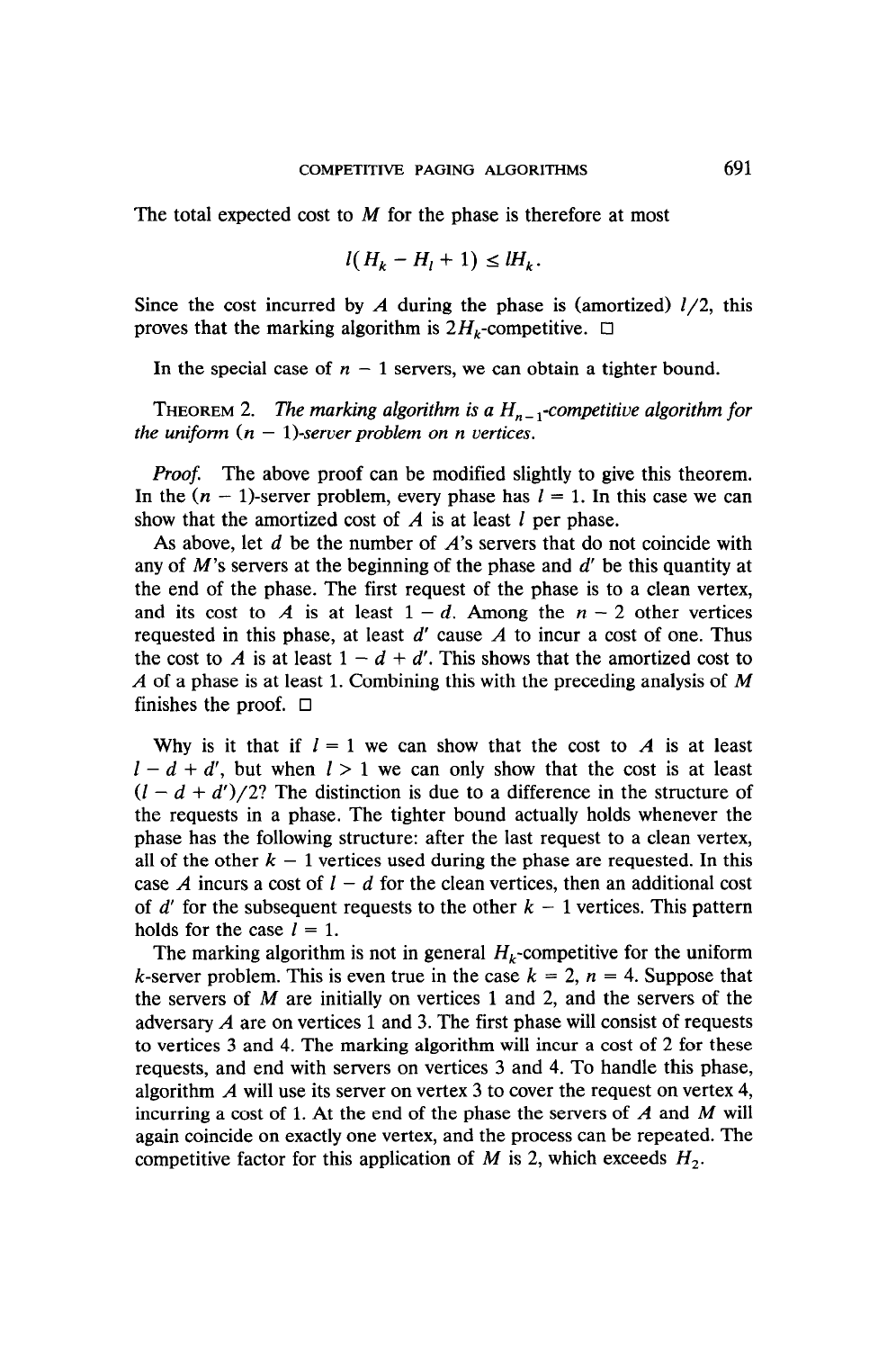## 692 FIAT ET AL.

# 4. ALGORITHM EATR

Algorithm EATR is a randomized algorithm for the uniform 2-server problem. (The name stands for "end after twice requested," a rough description of how the algorithm defines the end of a phase.)

The servers are initially located on vertices 1 and 2. The algorithm partitions the sequence of requests into phases in a way that is different from that used by the marking algorithm. The first phase starts at the first request that is to neither 1 nor 2. A vertex is called *clean* if it was not occupied by a server at the end of the previous phase and has not been requested during this phase. A vertex is called *stale* if it is not clean and is not the most recently requested vertex. The algorithm maintains one server on the most recently requested vertex, and the other uniformly at random among the set of stale vertices. When a stale vertex is requested the servers are placed on the two most recently requested vertices. The next phase begins after this, on a request for a vertex that is not covered by a server.

THEOREM 3. Algorithm EATR is a 3/2-competitive algorithm for the uniform 2-server problem.

**Proof.** Let l be the number of clean vertices requested during a phase. Before the request to the stale vertex that terminates the phase, the number of stale vertices is  $l + 1$ , and there is a server on each of these with probability  $1/(l + 1)$ . The expected cost of a phase to EATR is then

$$
l+\frac{l}{l+1}.
$$

The phases as defined by EATR have the special structure described in the paragraph after the proof of Theorem 2. Thus the amortized cost incurred by any algorithm for a phase is at least  $l$ . The competitive factor is therefore at most

$$
\frac{l + l/(l + 1)}{l} = 1 + \frac{1}{(l + 1)} \le \frac{3}{2}.
$$

### 5. A LOWER BOUND

THEOREM 4. There is no c-competitive randomized algorithm for the uniform  $(n - 1)$ -server problem on n vertices with  $c < H_{n-1}$ .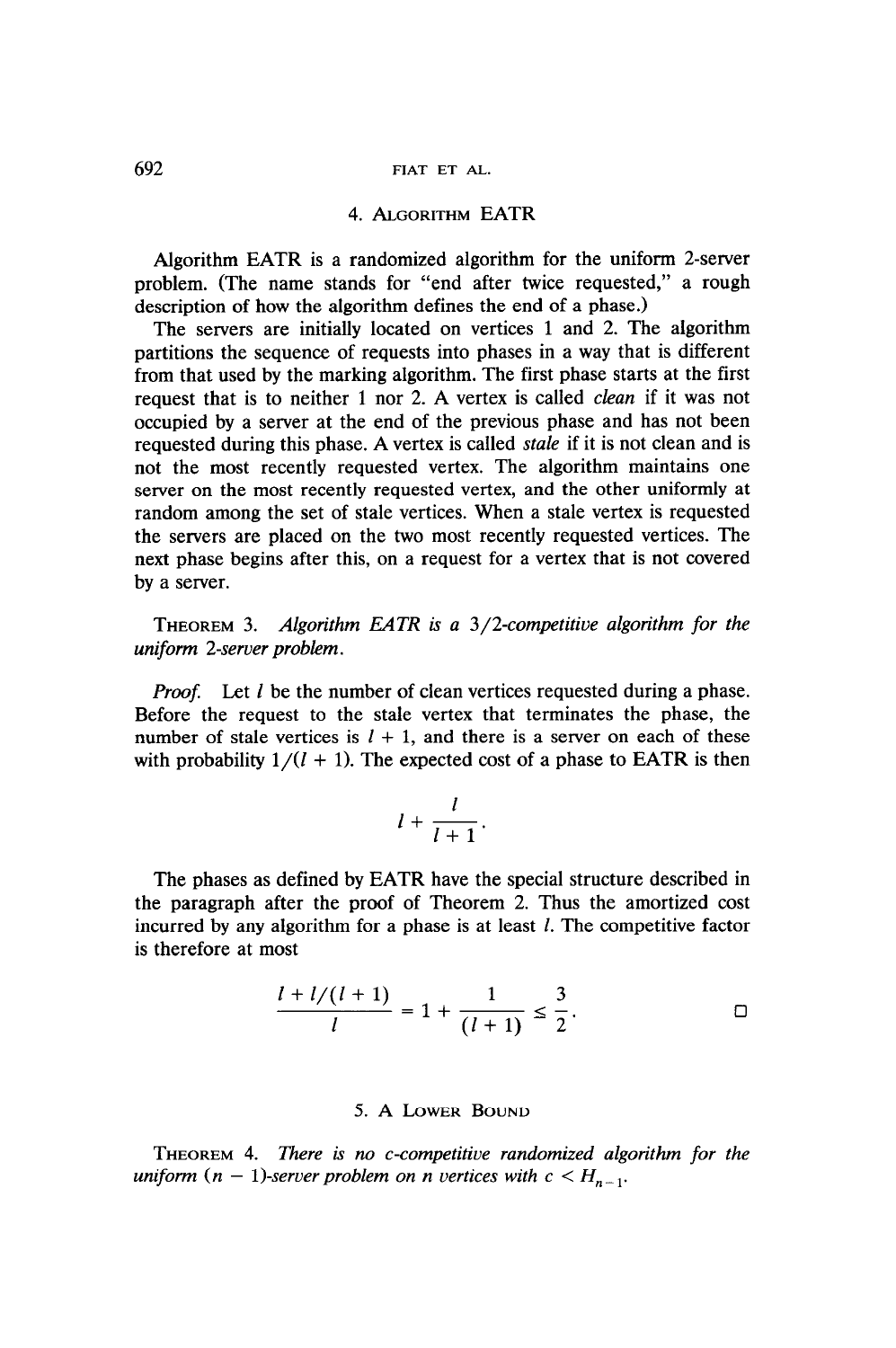*Proof.*<sup>1</sup> Let A be a randomized on-line algorithm for solving the problem. We use the technique of constructing a nemesis sequence for algorithm  $\vec{A}$ . Since  $\vec{A}$  is randomized, the adversary constructing the sequence is not allowed to see where the servers are. The adversary is, however, able to maintain a vector  $p = (p_1, p_2, \dots, p_n)$  of probabilities, where  $p_i$  is the probability that vertex i is not covered by a server. (The adversary can do this by simulating  $\overline{A}$  on all possible outcomes of its random choices and condensing the information about where the servers are in each of these simulations into the vector of probabilities.) Note that  $\sum_i p_i = 1$ .

If the nemesis sequence requests a vertex  $i$ , then the expected cost incurred by A is  $p_i$ . As a result of responding to the request,  $p_i$  changes to 1, and some other elements of the probability vector may decrease. (Even if we allow  $\vec{A}$  to change the vector arbitrarily and ignore the cost it incurs in doing so, the lower bound still holds.)

The adversary will maintain a set of *marked* vertices for the sequence it has generated so far in just the way that the marking algorithm would. Furthermore, we can also define phases in the nemesis sequence just as we did for an arbitrary sequence processed by the marking algorithm. As usual, at the start of each phase  $n-1$  vertices are marked. After the first request of the phase, one vertex is marked.

Armed with these tools (the marking and the probability vector), the adversary can generate a sequence such that the expected cost of each phase to A is  $H_{n-1}$ , and the cost to the optimum off-line algorithm is 1. This will prove the theorem.

Consider a situation in which the number of unmarked vertices is  $u$ . The goal of the adversary is to generate some requests that cause  $\vec{A}$  to incur an expected cost of at least  $1/u$  and decrease the number of unmarked vertices to  $u - 1$  (except if  $u = 1$ , in which case the number of unmarked vertices changes to  $n - 1$ ). Since u takes on every integer value between 1 and  $n - 1$  the total expected cost incurred by A is at least  $H_{n-1}$ . This subsequence of requests will be called a *subphase*. Constructing a subphase will show how to generate the desired nemesis sequence and complete the proof of the theorem.

A subphase consists of zero or more requests to marked vertices, followed by a request to an unmarked vertex. Let S be the set of marked vertices, and let  $P = \sum_{i \in S} p_i$ . Let u be  $n - |S|$ , the number of unmarked vertices. If  $P = 0$  then there must be an unmarked vertex i with  $p_i \ge 1/u$ . In this case the subphase consists of a single request to  $i$ . The expected cost of this request is at least  $1/u$ .

<sup>1</sup>Raghavan [13, pp. 118-119] presents a different proof of this theorem based on a generalization of the minimax principle due to Andy Yao [16].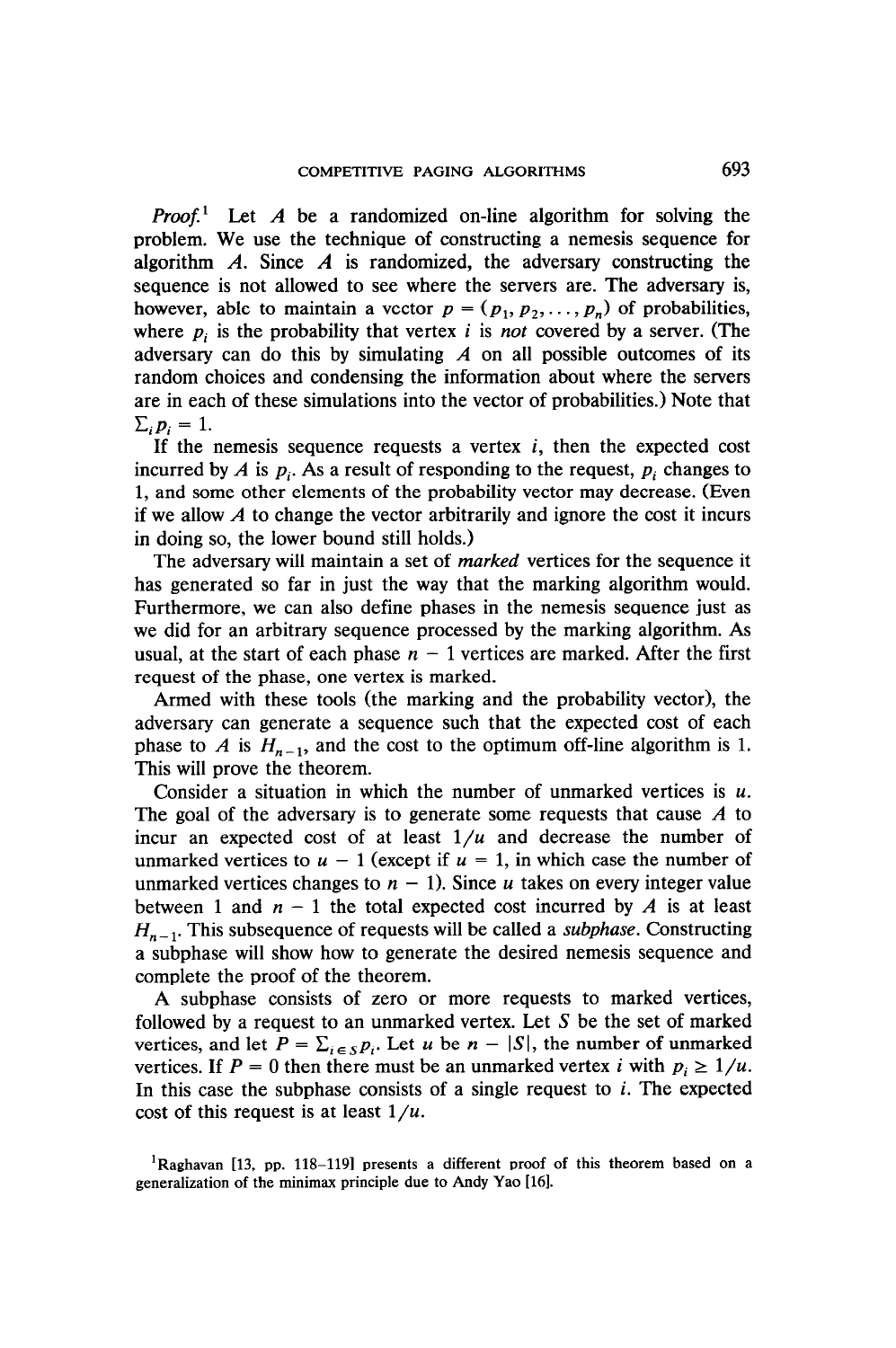If  $P > 0$ , then there must be  $i \in S$  such that  $p_i > 0$ . Let  $\varepsilon = p_i$ , and let the first request of the subphase be  $i$ . Next, a set of requests are generated by the following loop  $(P)$  denotes the current total probability of the marked vertices):

While  $P > \varepsilon$  and while the total expected cost of all the requests in this subphase so far does not exceed  $1/u$ , request vertex  $i \in S$ , where  $p_i = \max_{i \in S}(p_i)$ .

Each iteration of this loop adds at least  $\epsilon / |S| > 0$  to the total expected cost of this subphase. Thus the loop must terminate. If the total expected cost ends up exceeding  $1/u$ , then an arbitrary request is made to an unmarked vertex, and the subphase is over. If the loop terminates with  $P \leq \varepsilon$ , then a request is generated to the unmarked vertex j with the highest probability value. Note that  $p_i \ge (1 - P)/u$ . The following inequalities finish the proof:

expected cost of the subphase

$$
\geq \varepsilon + p_j \geq \varepsilon + \frac{1-P}{u} \geq \varepsilon + \frac{1-\varepsilon}{u} \geq \frac{1}{u}.
$$

If there are k servers, with  $1 \le k \le n - 1$ , then the adversary can ignore all but  $k + 1$  vertices of the graph and force the on-line algorithm to incur a cost at least  $H_k$  times optimum. Thus we have:

COROLLARY 5. There is no c-competitive randomized algorithm for the uniform k-server problem on a graph of n vertices with  $c < H_k$ , where  $1 \leq k \leq n-1$ .

# 6. ALGORITHMS THAT ARE COMPETITIVE AGAINST SEVERAL OTHERS

In many applications of the  $k$ -server model, the following situation arises: one is given several on-line algorithms with desirable characteristics and would like to construct a single on-line algorithm that has the advantages of all the given ones. For example, in the case of the paging problem (the uniform-cost  $k$ -server problem), the least-recently-used page replacement algorithm (LRU) is believed to work well in practice, but, in the worst case, it can be  $k$  times as costly as the optimal off-line algorithm. On the other hand, we have exhibited a randomized on-line algorithm that is  $2H_k$ -competitive, and thus it has theoretical advantages over LRU. Can we construct an on-line algorithm that combines the advantages of these two algorithms? We shall see that the answer is "Yes."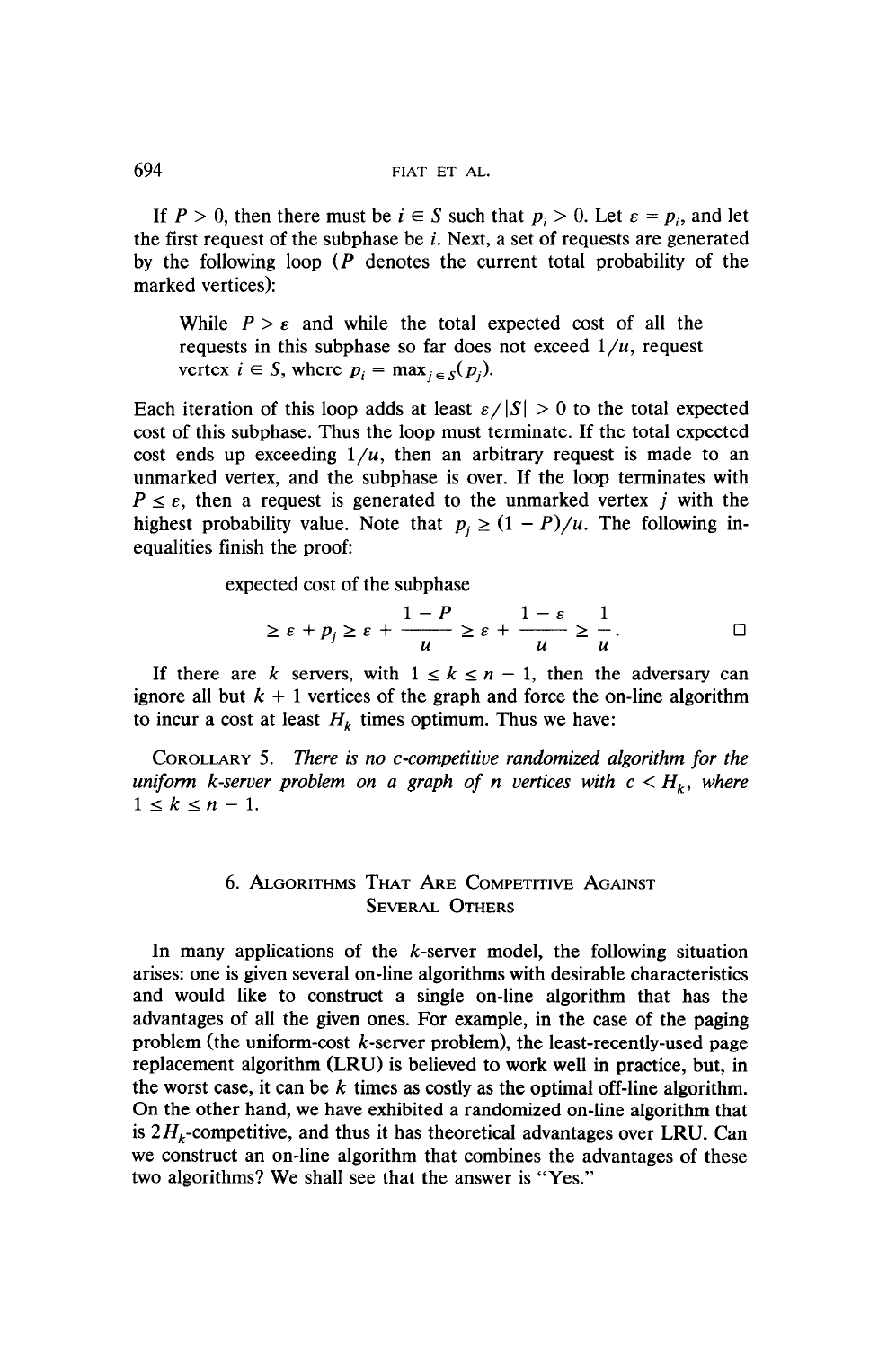We adopt the viewpoint that each on-line algorithm is tailored for a particular choice of  $k$ , the number of servers, and  $n$ , the number of vertices that may request service. We may assume without loss of generality that the *n* vertices are named by the integers  $1, 2, \ldots, n$ . The ordered pair  $(k, n)$  is called the type of the algorithm. Thus, in a request sequence presented to an algorithm of type  $(k, n)$ , each request is an integer between 1 and *n*. According to this viewpoint a general strategy (such as LRU, FIFO, or the marking algorithm) determines infinitely many individual algorithms, corresponding to all the possible choices of  $k$  and  $n$ .

Let  $A$  and  $B$  be deterministic on-line algorithms of the same type. Let c be a positive constant. Then A is said to be c-competitive against B if there exists a constant a such that on every sequence  $\sigma$  of requests,

$$
C_A(\sigma) \leq c \cdot C_B(\sigma) + a.
$$

Let  $c^* = (c(1), c(2), \ldots, c(m))$  be a sequence of positive real numbers. Then  $c^*$  is said to be *realizable* if, for every type  $(k, n)$ , and for every sequence  $B(1), B(2), \ldots, B(m)$  of deterministic on-line algorithms of type  $(k, n)$ , there exists a deterministic on-line algorithm A of type  $(k, n)$  such that, for  $i = 1, 2, ..., m$ , A is  $c(i)$ -competitive against  $B(i)$ .

THEOREM 6. The sequence  $c^*$  is realizable if and only if

$$
\sum_{1 \le i \le m} \frac{1}{c(i)} \le 1. \tag{1}
$$

*Proof.* (Sufficiency) We show that, if (1) holds, then  $c^*$  is realizable. Let deterministic on-line algorithms  $B(1), B(2), \ldots, B(m)$  of type  $(k, n)$  be given. We shall construct a deterministic on-line algorithm  $\vec{A}$  of type  $(k, n)$  such that, for all positive integers r, all request sequences  $\sigma$ , and all  $\alpha$ ,  $\mu$ , such that, for an positive integers  $\mu$ , an request sequences  $\sigma$ , and an  $t$  between T and  $m$ ,  $D(t)$  means a cost greater than or equal to the time A incurs cost r. This will prove the sufficiency of (1).

Algorithm  $\vec{A}$  will be a lazy algorithm; i.e., it will move a server only when a vertex is requested that is currently not covered by a server. Let  $\sigma$ be a fixed request sequence. The time interval  $(t_1, t_2)$  is called a v-interval for A if, when processing  $\sigma$ , A moves a server to vertex v at time  $t_1$ , leaves the server on vertex  $v$  until time  $t<sub>2</sub>$ , and then moves that server at time  $t_2$ . Algorithm A is said to *punish* algorithm B at time  $t_2$  if, for some v and  $t_1$ ,  $(t_1, t_2)$  is a v-interval for A, and, for some  $(t'_1, t'_2)$  such that  $t'_1 \le t_1 < t'_2 \le t_2$ ,  $(t'_1, t'_2)$  is a v-interval for B. Clearly,  $C_B(\sigma)$  is at least as great as the number of time steps at which A punishes B. Thus, it suffices<br>to show that A can punish each  $B(i)$  at least  $[C_A(\sigma)/c(i)]$  times.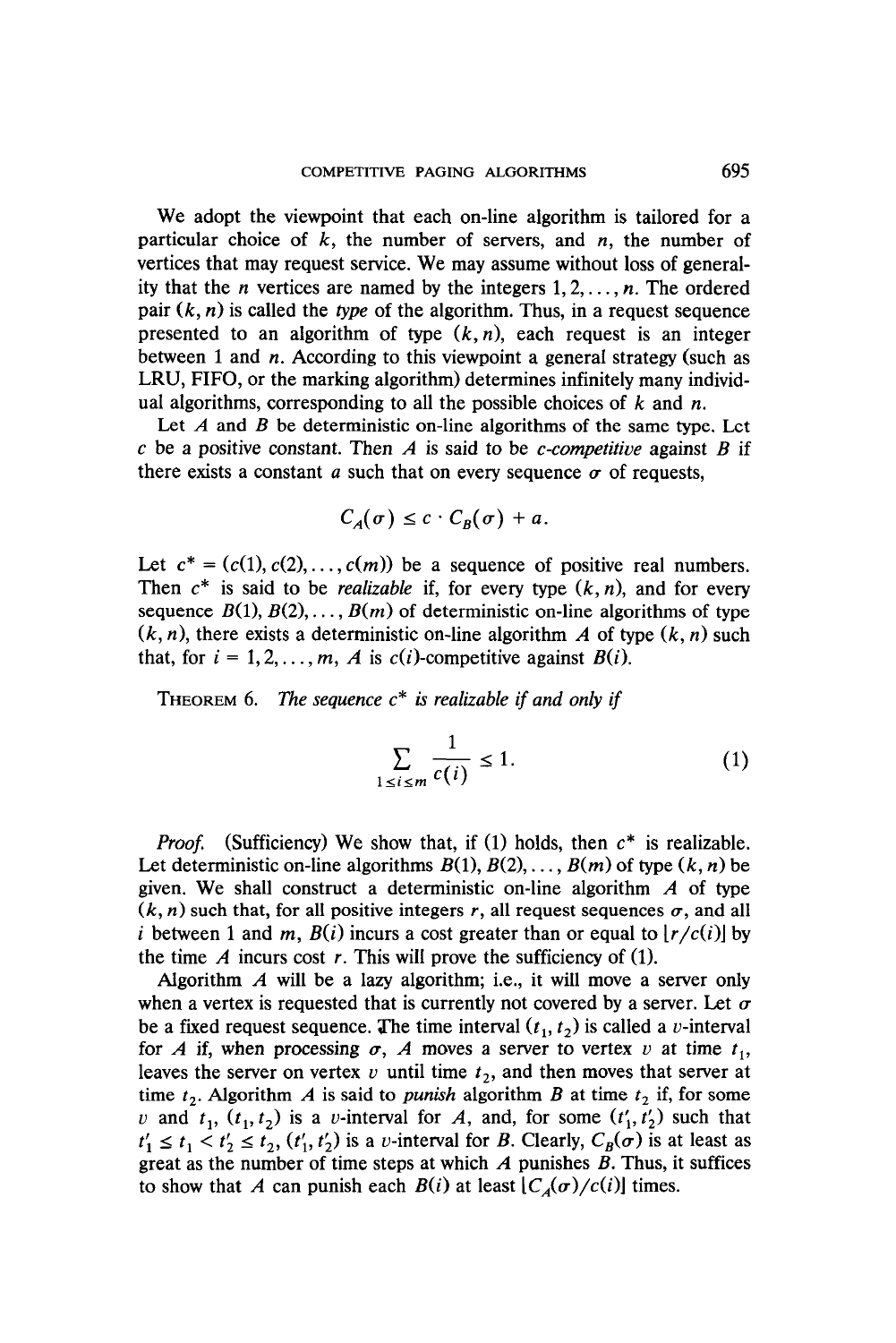We shall show that, at each step at which  $\vec{A}$  incurs a unit of cost,  $\vec{A}$  has complete freedom to decide which algorithm  $B(i)$  to punish. Let  $S(A, t)$ be the set of vertices that A covers by servers just before request  $\sigma(t)$ arrives and suppose that  $\sigma(t) \notin S(A, t)$ , so that A must incur a unit of cost in order to process  $\sigma(t)$ . Let  $S(B(i), t + 1)$  be the set of vertices that  $B(i)$  covers by servers just after processing  $\sigma(t)$ . Since the sets  $S(A, t)$  and  $S(B(i), t + 1)$  each have cardinality k, and since  $S(B(i), t + 1)$  contains  $\sigma(t)$  but  $S(A, t)$  does not, there must be some vertex u that lies in  $S(A, t)$ but does not lie in  $S(B(i), t + 1)$ . Then A can punish  $B(i)$  at step t by moving a server from vertex u to vertex  $\sigma(t)$ .

Let PUN $(i, s, \sigma)$  denote the number of times A punishes  $B(i)$  while processing the first s requests in  $\sigma$ , and let  $C_A(s, \sigma)$  denote the cost that A incurs during the processing of the first s elements of  $\sigma$ . Suppose that A must move a server in order to process  $\sigma(t)$ . Then it chooses the server to move in such a way as to punish that algorithm  $B(i)$  for which  $c(i)(\text{PUN}(i, t-1, \sigma) + 1)$  is least. It is easily verified that, provided  $\sum 1/c(i) \leq 1$ , the following holds for all positive integers r and all i:  $B(i)$ gets punished at least  $|r/c(i)|$  times by the time A incurs a cost of r. This completes the proof of the sufficiency of (1).

(Necessity) Let m be a positive integer. Let  $c^* = (c(1), c(2), \ldots, c(m))$ be such that  $\sum 1/c(i) > 1$ . We construct on-line deterministic algorithms  $B(1), B(2), \ldots, B(m)$  of type  $(2m - 1, 2m)$  such that no on-line deterministic algorithm A can be  $c(i)$ -competitive against each  $B(i)$ . Since  $n = 2m$ and  $k = 2m - 1$ , it will be the case that, at any step in the execution of an on-line deterministic algorithm, exactly one of the  $2m$  possible vertices fails to be covered by a server. For  $i = 1, 2, ..., m$  let  $B(i)$  be the algorithm that keeps all vertices except i and  $i + m$  permanently covered by servers and that shuttles the remaining server between i and  $i + m$  in response to requests for those two vertices. No two of these algorithms are ever required to move a server at the same time. At any stage in the execution of a deterministic on-line algorithm  $\vec{A}$  there will exist some vertex that is not covered; this is true because there are  $2m$  vertices and only  $2m - 1$  servers. Thus, given any deterministic on-line algorithm A and any positive integer  $N$ , it is possible to construct a request sequence  $\tau(N)$  of length N that causes A to move a server at every step. Then  $C_A(\tau(N)) = N$ , and  $\sum C_{B(i)}(\tau(N)) \le N$ . If A is to be  $c(i)$ -competitive with each of the on-line algorithms  $B(i)$  then there must exist constants  $a(i)$ such that, for all  $i$  and all  $N$ ,

$$
C_A(\sigma(N)) \leq c(i) \cdot C_{B(i)}(\sigma(N)) + a(i).
$$

But these inequalities, together with the fact that  $\Sigma 1/c(i) > 1$ , lead to a contradiction for sufficiently large  $N$ .  $\Box$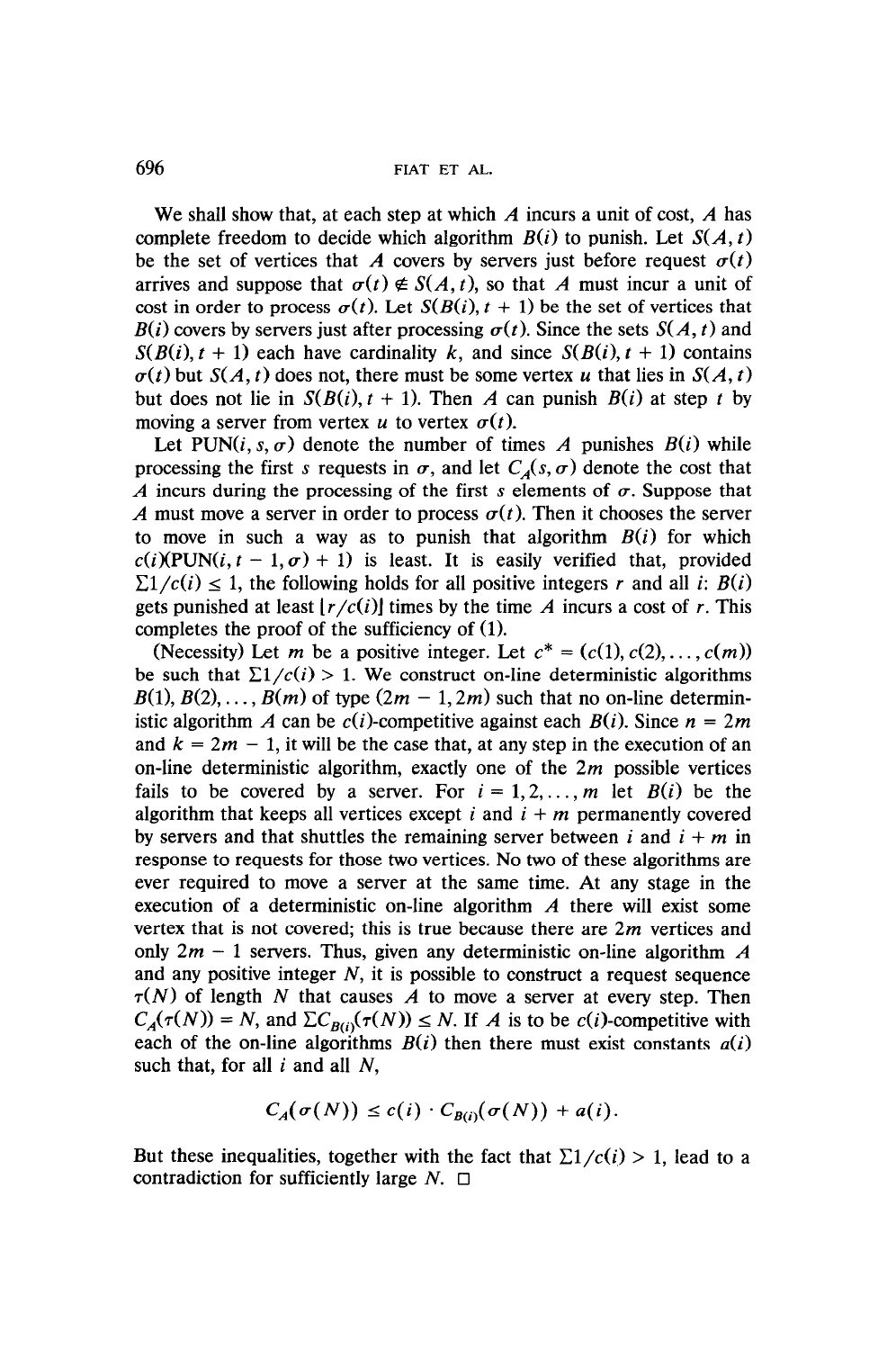We now extend our definitions to the case of randomized algorithms. Let  $\overline{A}$  and  $\overline{B}$  be randomized on-line algorithms of the same type. Let us say that algorithm A is c-competitive against algorithm B if there exists a constant a such that, for every request sequence  $\sigma$ ,

$$
\overline{C_A}(\sigma) \leq c \cdot \overline{C_B}(\sigma) + a.
$$

Let  $c^* = (c(1), c(2), \ldots, c(m))$  be a sequence of positive reals. Then  $c^*$  is said to be *r*-realizable if for every type  $(k, n)$ , and for every sequence  $B(1), B(2), \ldots, B(m)$  of randomized on-line algorithms of type  $(k, n)$ , there exists a randomized on-line algorithm A of type  $(k, n)$  such that, for  $i = 1, 2, \ldots, m$ , A is  $c(i)$ -competitive against  $B(i)$ .

THEOREM 7. If  $c^*$  is realizable then  $c^*$  is r-realizable.

*Proof.* Our proof is modeled after the proof of sufficiency in Theorem 6. In that proof, deterministic on-line algorithms  $B(1), B(2), \ldots, B(m)$  of type  $(k, n)$  were given, and the deterministic on-line algorithm A of type  $(k, n)$  was constructed to be  $c(i)$ -competitive against  $B(i)$  for each i. The construction had the property that the action of  $\vec{A}$  in response to the t<sup>th</sup> request in an input sequence  $\sigma$  was completely determined by  $c^*$  and the actions of the algorithms  $B(i)$  in response to the first t requests in  $\sigma$ . The construction ensures that, if  $c^*$  is realizable, then  $B(i)$  incurs cost at least  $[r/c(i)]$  by the time A incurs cost r, and hence  $C_{B(i)}(\sigma) \geq [C_A(\sigma)/c(i)]$ . Let us call this construction PUNISH.

We shall extend PUNISH to the randomized case in a straightforward manner. A randomized on-line algorithm may be viewed as basing its actions on the request sequence  $\sigma$  presented to it and on an infinite sequence  $\rho$  of independent unbiased random bits. The action of the algorithm on  $\sigma(t)$ , the tth request in  $\sigma$ , will be determined by the first t requests in  $\sigma$  and by some initial part of the infinite sequence  $\rho$ . Let  $C_B(\sigma, \rho)$  be the cost incurred when algorithm B is executed on request sequence  $\sigma$  using the sequence  $\rho$  of random bits. Then  $\overline{C_R}(\sigma)$  is the expected value of  $C_B(\sigma, \rho)$ .

Let  $c^*$  be a realizable sequence, and let  $B(1), B(2), \ldots, B(m)$  be randomized on-line algorithms. We shall construct a randomized on-line algorithm A of the same type that is  $c(i)$ -competitive against  $B(i)$ , for  $i = 1, 2, \ldots, m$ . We begin by giving a conceptual view of algorithm A, ignoring questions of effectiveness. Algorithm  $\Lambda$  starts by constructing an infinite sequence  $\rho$  of independent, unbiased bits. Then, as successive requests in the input sequence  $\sigma$  arrive, it calculates the actions of each of the  $B(i)$  on these requests in  $\sigma$  using the sequence of random bits  $\rho$ , and determines its own actions by applying PUNISH to  $c^*$  and the actions of  $B(1), B(2), \ldots, B(m)$  on  $\sigma$  with random bits  $\rho$ . This ensured that, for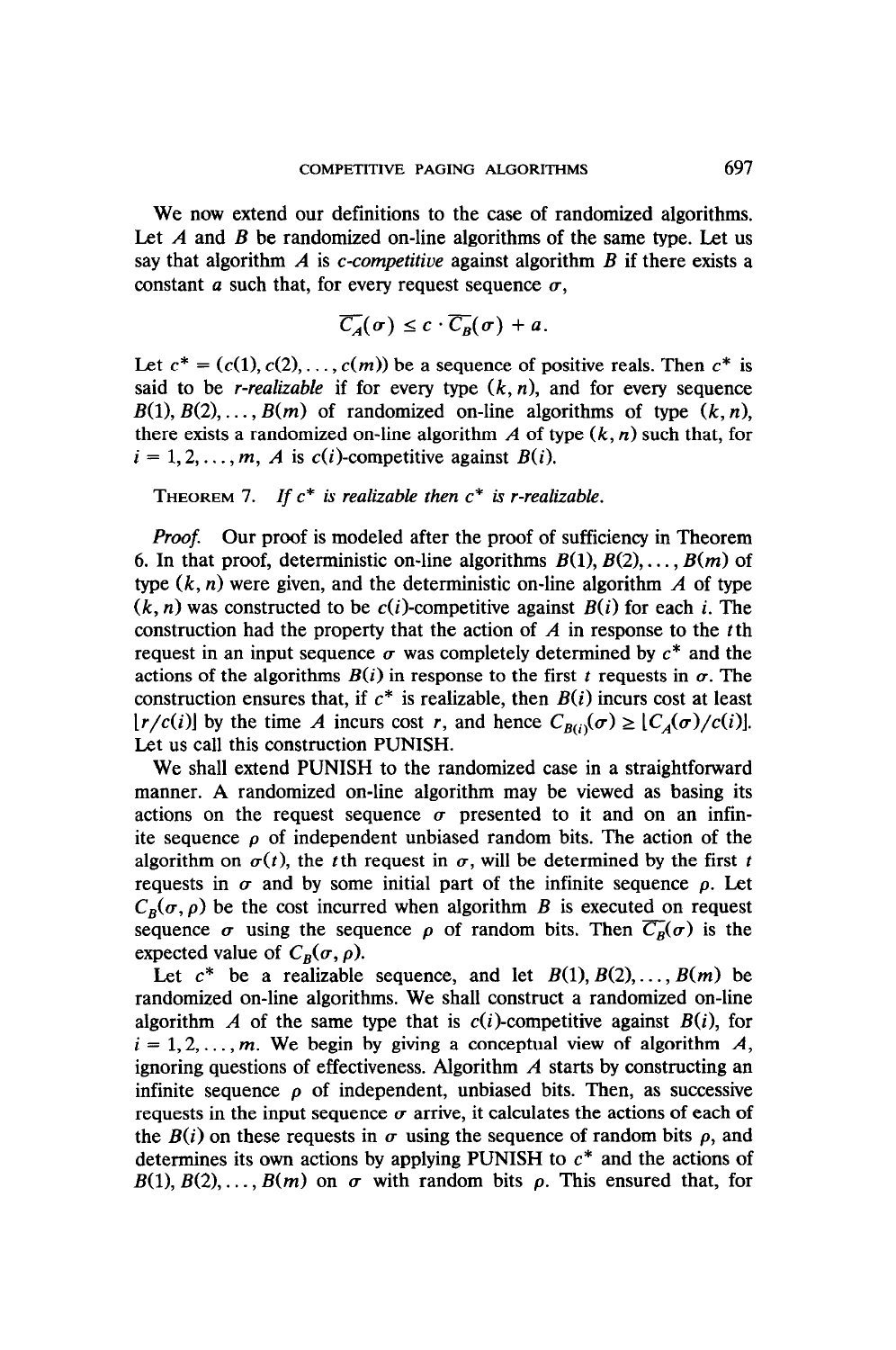$i = 1, 2, ..., m$ ,  $C_{B(i)}(\sigma, \rho) \geq |C_A(\sigma, \rho)/c(i)|$ , and, averaging over all choices of the random bits  $\rho$ ,  $\overline{C_A}(\sigma) \leq c(i) \cdot \overline{C_B}(\sigma) + a(i)$ .  $\Box$ 

To do this simulation it is not actually necessary for  $A$  to generate an infinite sequence  $\rho$ . To process requests 1, 2, ..., t, A needs to generate as many random bits as are required by any  $B(i)$ . Algorithm A must also remember that portion of the sequence  $\rho$  that it has given to some  $B(i)$ , but not all of them. Of course,  $\vec{A}$  is also required to simulate the behavior of each  $B(i)$  on the given input sequence.

### 7. EXTENSIONS

The problem of devising a strongly competitive algorithm for any  $k$  and n was solved by McGeoch and Sleator [12]. Their partitioning algorithm is much more complicated than the marking algorithm, but achieves the optimal competitive factor of  $H_k$ .

For deterministic server problems all evidence indicates that the optimal competitive factor is  $k$ , and is therefore independent of the distances in the graph  $[4, 5, 11]$ . This is not true in the randomized case. Karlin *et al.* [8] have shown that for two servers in a graph that is an isosceles triangle the best competitive factor that can be achieved is a constant that approaches  $e/(e-1) \approx 1.582$  as the length of the similar sides go to infinity. This contrasts with the uniform 3-vertex, 2-server problem for which the marking algorithm is 1.5-competitive. Analyzing the competitiveness of other non-uniform problems remains a challenging open problem.

Sleator and Tarjan [15] used a slightly different framework to study competitiveness in paging problems. They compared on-line algorithms to off-line algorithms with different numbers of servers (amounts of fast memory). They showed that LRU running with  $k$  servers performs within a factor of  $k/(k - h + 1)$  of any off-line algorithm with  $h \leq k$  servers and that this is the minimum competitive factor that can be achieved. Young [17] has extended this analysis to randomized algorithms. He has shown that the marking algorithm is roughly  $2\ln(k/(k-h+1))$ -competitive under these circumstances.

There are many open problems involving the combining of on-line algorithms. Most notable of these is to extend the technique of constructing an algorithm competitive with several others to other problems besides the uniform server problem. Candidates include non-uniform server problems, maintaining a list [15], and snoopy caching [9].